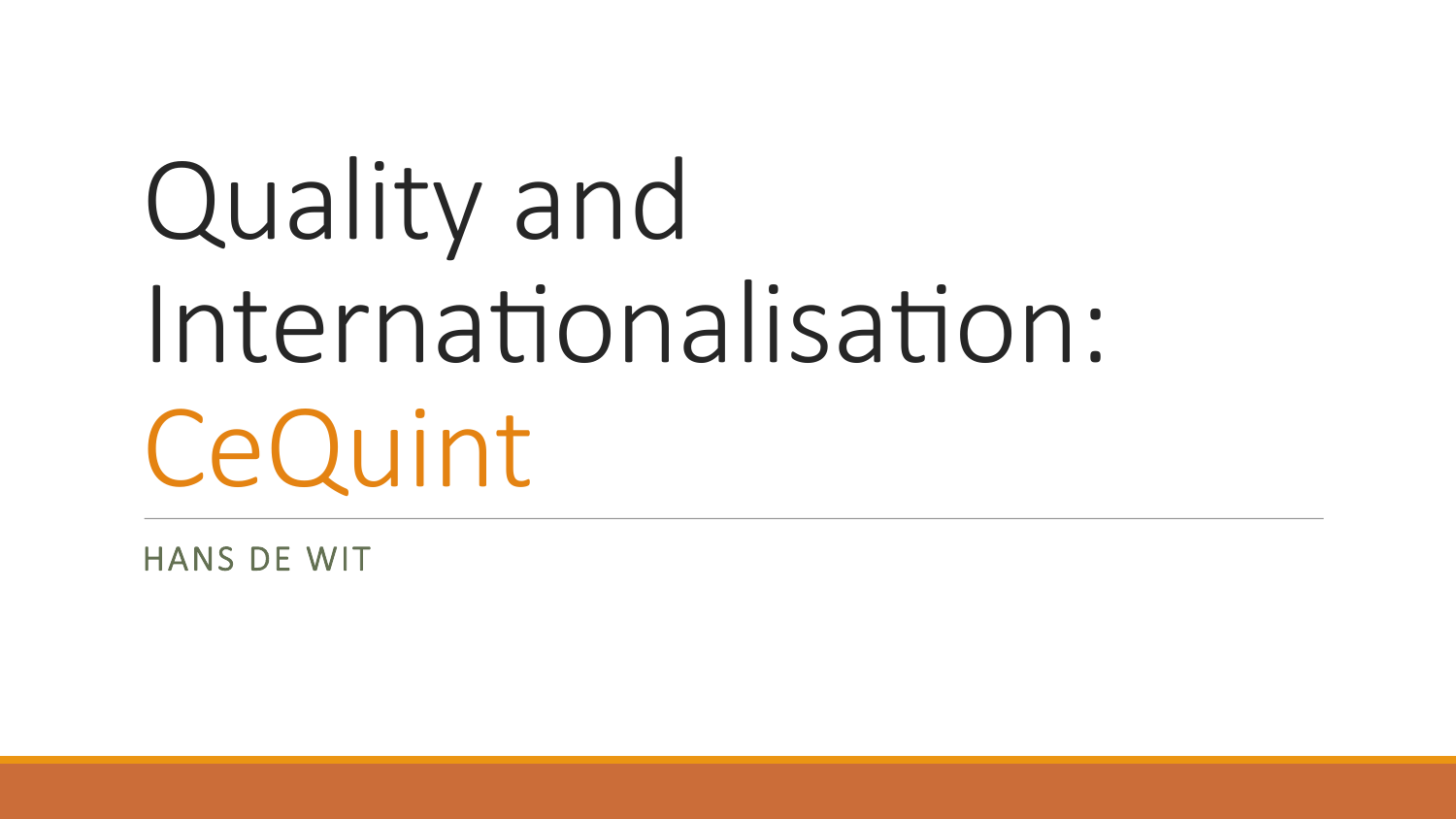## The International University!?

**Increased attention to internationalisation and rankings:** 

**THE ranking of 'International Universities' and U-Multirank ranking of International Orientation of universities** 

**Same quantitative indicators: number of international students (U-Multirank incoming** and outgoing mobility), number of international staff, international **co-authored publica+ons**

No qualitative assessment, no focus on laH, institutional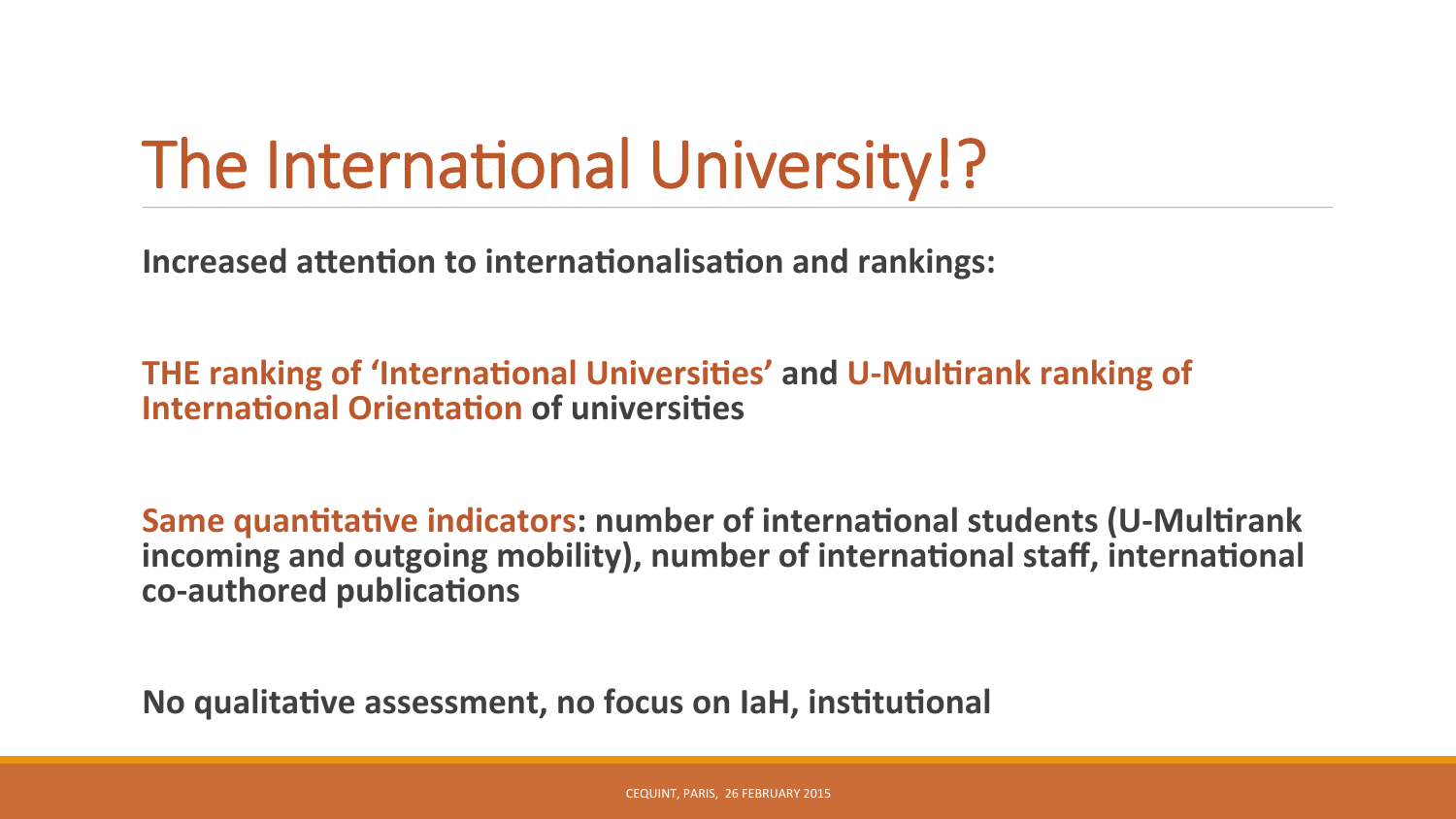### CeQuint and assessment of internationalisation

**Builds on rich experience with the development of instruments like IQR, ISAS, EUA, IMPI, etc.** 

**Where the others are mainly institutional, CeQuint both Institutional and Programme assessment** 

**Combination of quantitative and qualitative standards and criteria, with emphasis on quality assessment** 

**Focused in first placement on improvement and only secondly on certification**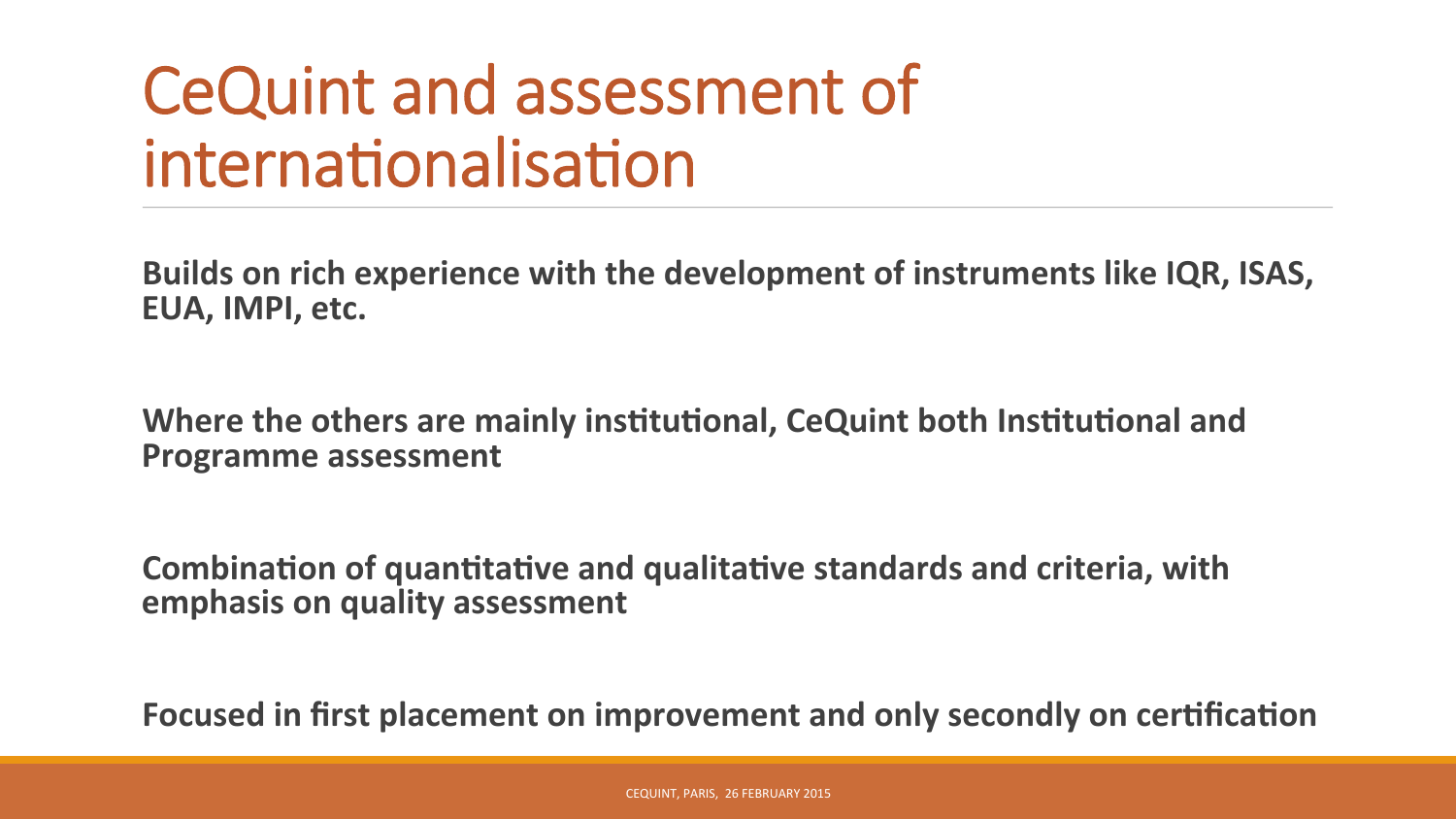#### Institutional Certificate: a critical observation

**Programme assessment gives a better insight in IoC and learning outcomes** 

**Need** to assure that institutional certification is more based on them in **combination with process, governance and service indicators.** 

**Should** institutional certificate for comprehensive universities not be based on **at least two previous or combined programme certifications?**